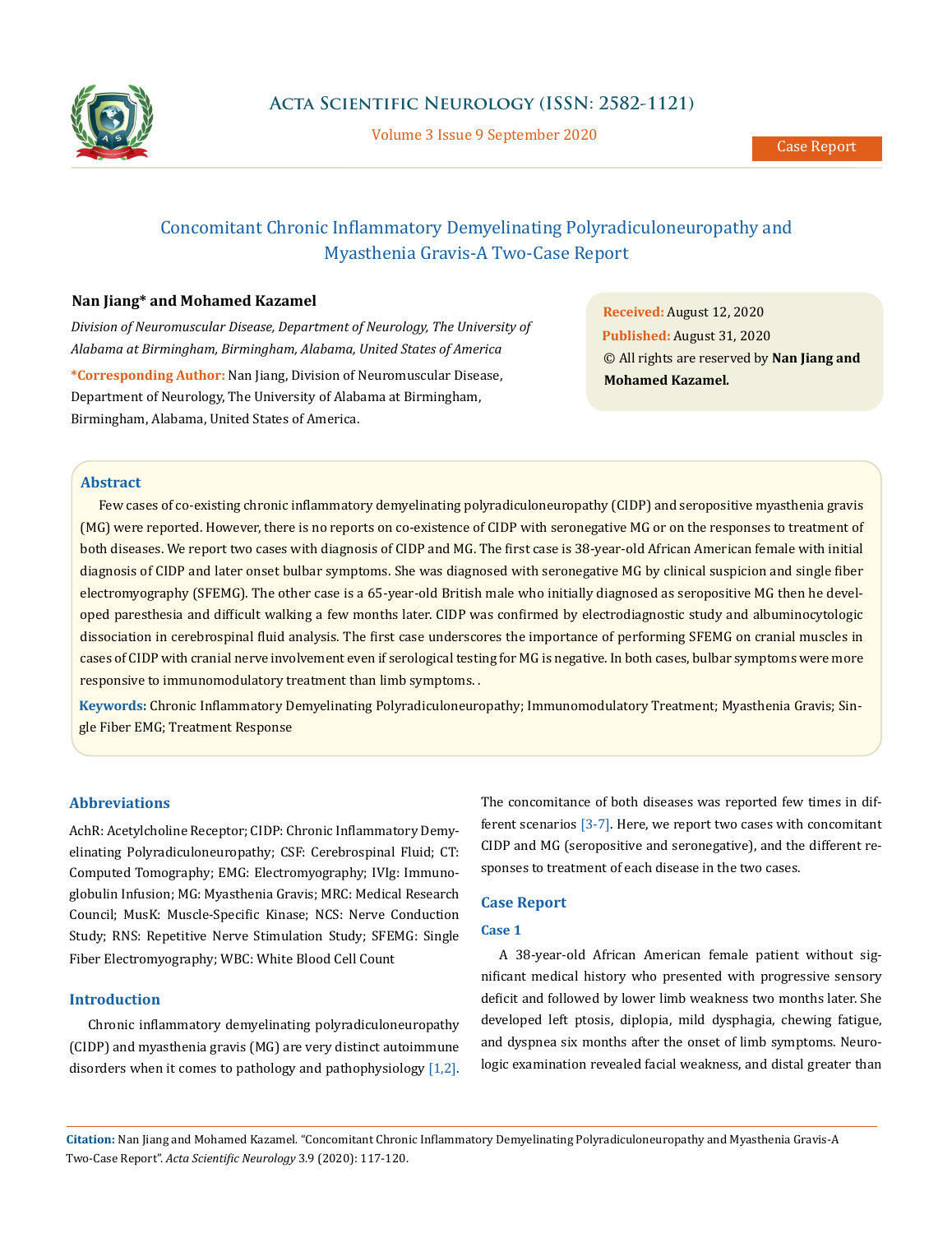proximal symmetric weakness in upper and lower limbs. Medical Research Council (MRC) grades were: elbow flexion 4/5, wrist extension 4-/5, finger extension 3/5, dorsal interossei 3/5, knee flexion 5-/5, ankle dorsiflexion 3/5 and plantar flexion 4/5 bilaterally. Sensory examination reveals reduced pinprick sensation at both hands and feet, reduced vibration sense at knees and absent at big toes with impaired proprioceptive testing at both big toes and ankles. Deep tendon reflexes were absent throughout. She was unable to walk without assistance. Nerve conduction studies (NCS) demonstrated significant acquired demyelinating features in the tested motor nerves (Table 1), in addition to evidence of polyradiculopathy and secondary axonal damage in EMG, which is consistent with CIDP. Repetitive nerve stimulation study (RNS) was unremarkable. Acetylcholine receptor (AchR) and MusK (Muscle-specific kinase) antibodies were negative. Single fiber electromyography (SFEMG) of the left frontalis muscle showed five outlying pairs (83%) with jitter values greater than the 95% upper confidence limit expected for age with mean consecutive difference of 72.3 µs. Immunoglobulin infusion (IVIg) was discontinued after one dose because of aseptic meningitis. Bulbar symptoms improved significantly with treatment of prednisone 60 mg daily for 2 weeks and 40 mg daily for 3 weeks and pyridostigmine, However, limbs muscle strength did not improved even with plasmapheresis. She is currently off prednisone and other immunosuppressant with minimal bulbar and ocular symptoms but significant stable both proximal and distal limb weakness.

| <b>Nerve condition</b><br>study | Case 1             | Case 2 | <b>UAB</b><br><b>NL</b> |
|---------------------------------|--------------------|--------|-------------------------|
| Motor                           |                    |        |                         |
| Peroneal                        |                    |        |                         |
| Distal latency (ms)             | 11.3               | NR.    | < 4.8                   |
| CAMP(mV)                        | $1.4, 0.7, 0.4***$ |        | > 2.5                   |
| Conduction velocity             | 18, 33**           |        | > 40                    |
| (m/s)                           |                    |        |                         |
| F wave latency (ms)             | NR.                |        | < 54                    |
| Tibial                          |                    |        |                         |
| Distal latency (ms)             | 13.1               |        | < 6.0                   |
| CAMP (mV)                       | $0.2, 0.1***$      |        | > 4.0                   |
| Conduction velocity<br>(m/s)    | 25                 |        | > 40                    |

|                              |                   |                               | 118   |
|------------------------------|-------------------|-------------------------------|-------|
| F wave latency (ms)          | NR                |                               | < 55  |
| Median                       |                   |                               |       |
| Distal latency (ms)          | 6.3               | 4.7 $(4.3)*$                  | < 3.5 |
| CAMP (mV)                    | $2.4, 1.6***$     | $2.7, 1.7$ (> 4) <sup>*</sup> | > 5.0 |
| Conduction velocity<br>(m/s) | 22                | $31.4$ (>49) <sup>*</sup>     | > 50  |
| F wave latency (ms)          | 76.84             | $51.3$ (< 32) <sup>*</sup>    | < 31  |
| <b>Right Ulnar</b>           |                   |                               |       |
| Distal latency (ms)          | 5.2               | $4.15$ (< 3.5)*               | < 3.0 |
| CAMP(mV)                     | 4.6, 3.3, 3.0 *** | $6.1, 4.4, 4.2***$            | > 6.0 |
| Conduction velocity<br>(m/s) | 31, 22**          | 39.7, 44.4***                 | > 50  |
| F wave latency (ms)          | 67.37             | 43.2                          | < 32  |
| <b>Left Ulnar</b>            |                   |                               |       |
| Distal latency (ms)          |                   | 3.75                          | < 3.0 |
| CAMP (mV)                    |                   | 5.8, 3.7, 3.4***              | > 6.0 |
| Conduction velocity<br>(m/s) |                   | 38.1, 32.8**                  | > 50  |
| F wave latency (ms)          |                   | n/a                           | < 32  |
| <b>Sensory</b>               |                   |                               |       |
| Sural                        |                   |                               |       |
| Distal latency (ms)          | 4.9               | NR                            | < 4.3 |
| SNAP $(\mu V)$               | 8.9               | NR.                           | > 6   |
| Conduction velocity<br>(m/s) | 33                | NR.                           | > 50  |
| <b>Median</b>                |                   |                               |       |
| Distal latency (ms)          | NR.               | NR.                           | < 3.5 |
| SNAP $(\mu V)$               | NR                | NR.                           | > 20  |
| Conduction velocity<br>(m/s) | NR.               | NR.                           | > 50  |

Table 1: The nerve conduction study of case 1 and 2.

CMAP: Compound Muscle Action Potential; m/s: Meter Per Second; μV: Microvolt; ms: Milliseconds; mV: Millivolt; NL: Normal Limit; SNAP: Sensory Nerve Action Potential. \*Study was done at an outside EMG lab. \*\*Two numbers refer to conduction velocities recorded at routine stimulation segments. \*\*\*Three numbers refer to the amplitudes recorded from distally to proximally at common stimulation site.

**Citation:** Nan Jiang and Mohamed Kazamel*.* "Concomitant Chronic Inflammatory Demyelinating Polyradiculoneuropathy and Myasthenia Gravis-A Two-Case Report". *Acta Scientific Neurology* 3.9 (2020): 117-120.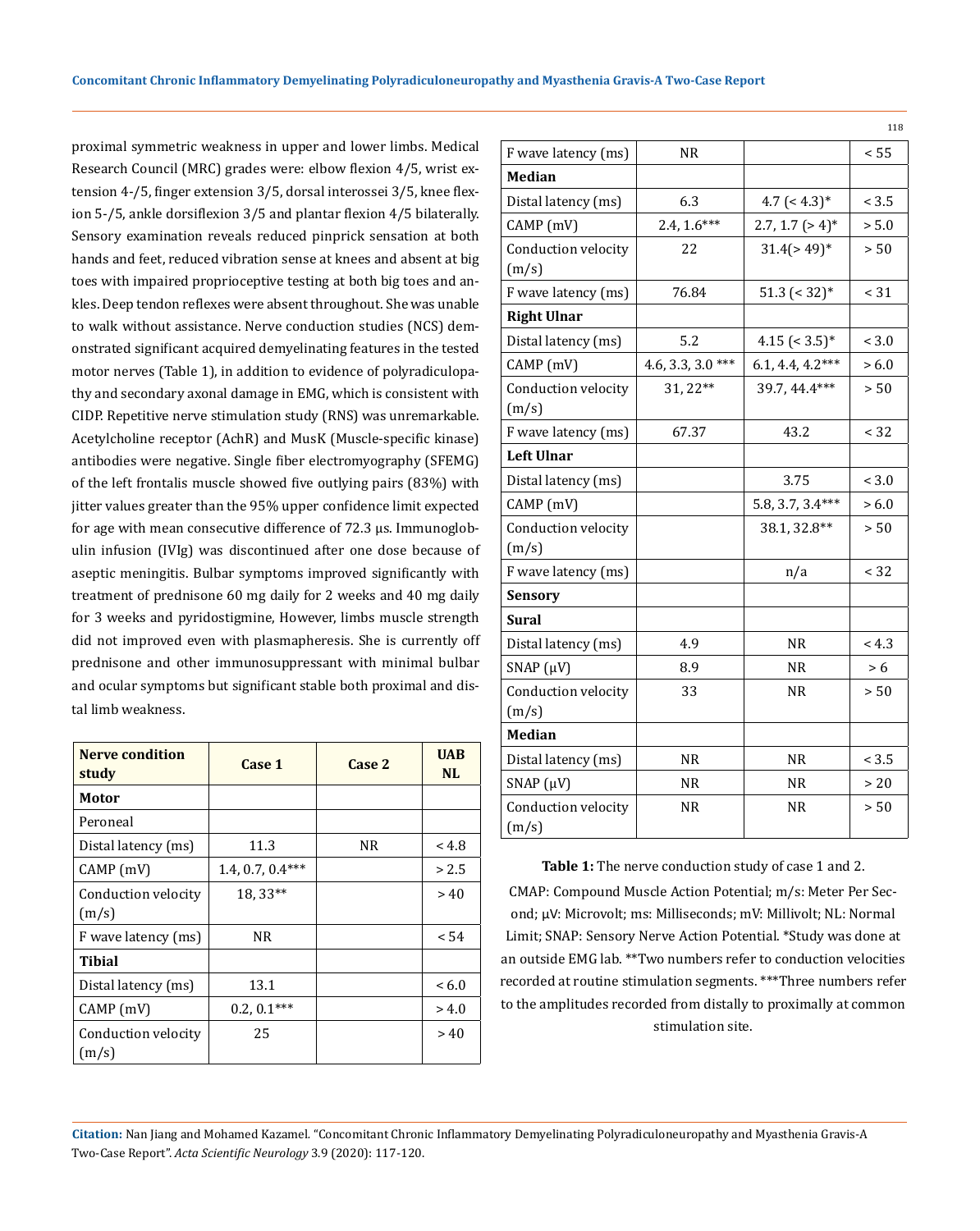#### **Case 2**

A 65-year-old British white male patient developed dysphagia, slurred speech, ptosis, diplopia, and fatigable weakness 3 - 4 weeks after receiving influenza vaccine. MG was diagnosed based on positive AchR binding, modulating, and anti-striational antibodies, in addition to abnormal RNS study. Chest CT did not show thymic pathology. Bulbar symptoms improved significantly with IVIg, However, he kept getting worse with difficult walking, buckling knees, and foot drop a few months later. He was also diagnosed with CIDP based on the NCS (Table 1) and EMG. CSF analysis showed albuminocytologic dissociation (WBC  $0/cm^2$  and protein = 161 mg/dL). His limb weakness has been refractory to treatment, currently requiring 2 - 3 g/kg IVIg every three weeks, mycophenolate (1000 mg twice a day), and prednisone 10 mg daily. He recently got admitted to our service for plasmapheresis with a fair response

## **Discussion**

Here we report two cases of concomitant CIDP and MG. While the combination of these two diseases was scarcely reported in both adults and children [3-7]. However, these earlier case reports did not discuss the response to treatment extensively. Moreover, all the previously reported cases were CIDP plus seropositive MG. To our knowledge, Case 1 is the first case report of CIDP coexisting with seronegative MG. In this case, MG was suspected clinically and tested positive on SFEMG. This emphasizes on the importance of considering the possibility of concomitant MG when a CIPD patient develops bulbar and/or ocular symptoms. While cranial and phrenic nerve involvement my occur in CIDP [8], the possibility of another autoimmune disease should always be entertained. Moreover, one should not rule out such possibility based only on negative AchR and MusK antibodies testing.

Our two cases initially presented differently. Case 1 presented with limb symptoms first and then developed bulbar and ocular symptoms six months later. Case 2 presented with bulbar symptoms and then developed the limb weakness a few months later. In both cases, the bulbar were more responsive to treatment than limb weakness.

#### **Conclusion**

The rare possibility of concomitant MG should still be entertained when CIDP patients develop bulbar or ocular manifestations. To assess such possibility, SFEMG should be performed when routine serological testing for neuromuscular junction transmission disorders is negative. Although the main lines of treatment for MG and CIDP are similar, the response to treatment in our two cases was different with bulbar symptoms being more responsive to immunomodulatory treatment than limb symptoms.

#### **Acknowledgements**

Special thanks to the technicians and staff at the University of Alabama at Birmingham (UAB) Hospital Electrodiagnostic Laboratory and other health care providers at UAB who have professionally assisted our patients diagnostically and therapeutically.

#### **Conflict of Interest**

The authors report no conflict of interest.

#### **Bibliography**

- 1. [Meriggioli MN and Sanders DB. "Autoimmune myasthenia gra](https://pubmed.ncbi.nlm.nih.gov/19375665/)[vis: emerging clinical and biological heterogeneity".](https://pubmed.ncbi.nlm.nih.gov/19375665/) *The Lancet Neurology* [8.5 \(2009\): 475-490.](https://pubmed.ncbi.nlm.nih.gov/19375665/)
- 2. Mathey EK., *et al*[. "Chronic inflammatory demyelinating poly](https://pubmed.ncbi.nlm.nih.gov/25677463/)[radiculoneuropathy: from pathology to phenotype".](https://pubmed.ncbi.nlm.nih.gov/25677463/) *Journal [of Neurology, Neurosurgery, and Psychiatry](https://pubmed.ncbi.nlm.nih.gov/25677463/)* 86.9 (2015): 973- [985.](https://pubmed.ncbi.nlm.nih.gov/25677463/)
- 3. Kimura K., *et al*[. "A case of myasthenia gravis in childhood as](https://pubmed.ncbi.nlm.nih.gov/9638666/)[sociated with chronic inflammatory demyelinating polyradic](https://pubmed.ncbi.nlm.nih.gov/9638666/)uloneuropathy". *Neuropediatrics* [29.2 \(1998\): 108-112.](https://pubmed.ncbi.nlm.nih.gov/9638666/)
- 4. [Tam DA and Chalmers A. "Chronic inflammatory demyelinat](https://journals.sagepub.com/doi/abs/10.1177/088307389901400715)[ing polyneuropathy and myasthenia gravis".](https://journals.sagepub.com/doi/abs/10.1177/088307389901400715) *Journal of Child Neurology* [14.7 \(1999\): 478-479.](https://journals.sagepub.com/doi/abs/10.1177/088307389901400715)
- 5. Mori M., *et al*[. "Concomitant chronic inflammatory demyelinat](https://pubmed.ncbi.nlm.nih.gov/16236323/)[ing polyneuropathy and myasthenia gravis following cytomeg](https://pubmed.ncbi.nlm.nih.gov/16236323/)alovirus infection". *[Journal of the Neurological Sciences](https://pubmed.ncbi.nlm.nih.gov/16236323/)* 240.1-2 [\(2006\): 103-106.](https://pubmed.ncbi.nlm.nih.gov/16236323/)
- 6. Bolz S., *et al*[. "CIDP, myasthenia gravis, and membranous glo](https://bmcneurol.biomedcentral.com/articles/10.1186/s12883-018-1120-6)[merulonephritis - three autoimmune disorders in one patient:](https://bmcneurol.biomedcentral.com/articles/10.1186/s12883-018-1120-6) a case report". *[BMC Neurology](https://bmcneurol.biomedcentral.com/articles/10.1186/s12883-018-1120-6)* 18.1 (2018): 113.
- 7. Quan W., *et al*[. "Myasthenia gravis and chronic inflammatory](https://pubmed.ncbi.nlm.nih.gov/29073825/) [demyelinating polyneuropathy in the same patient - a case](https://pubmed.ncbi.nlm.nih.gov/29073825/) report". *[International Journal of Neuroscience](https://pubmed.ncbi.nlm.nih.gov/29073825/)* 128.6 (2018): [570-572.](https://pubmed.ncbi.nlm.nih.gov/29073825/)

**Citation:** Nan Jiang and Mohamed Kazamel*.* "Concomitant Chronic Inflammatory Demyelinating Polyradiculoneuropathy and Myasthenia Gravis-A Two-Case Report". *Acta Scientific Neurology* 3.9 (2020): 117-120.

119